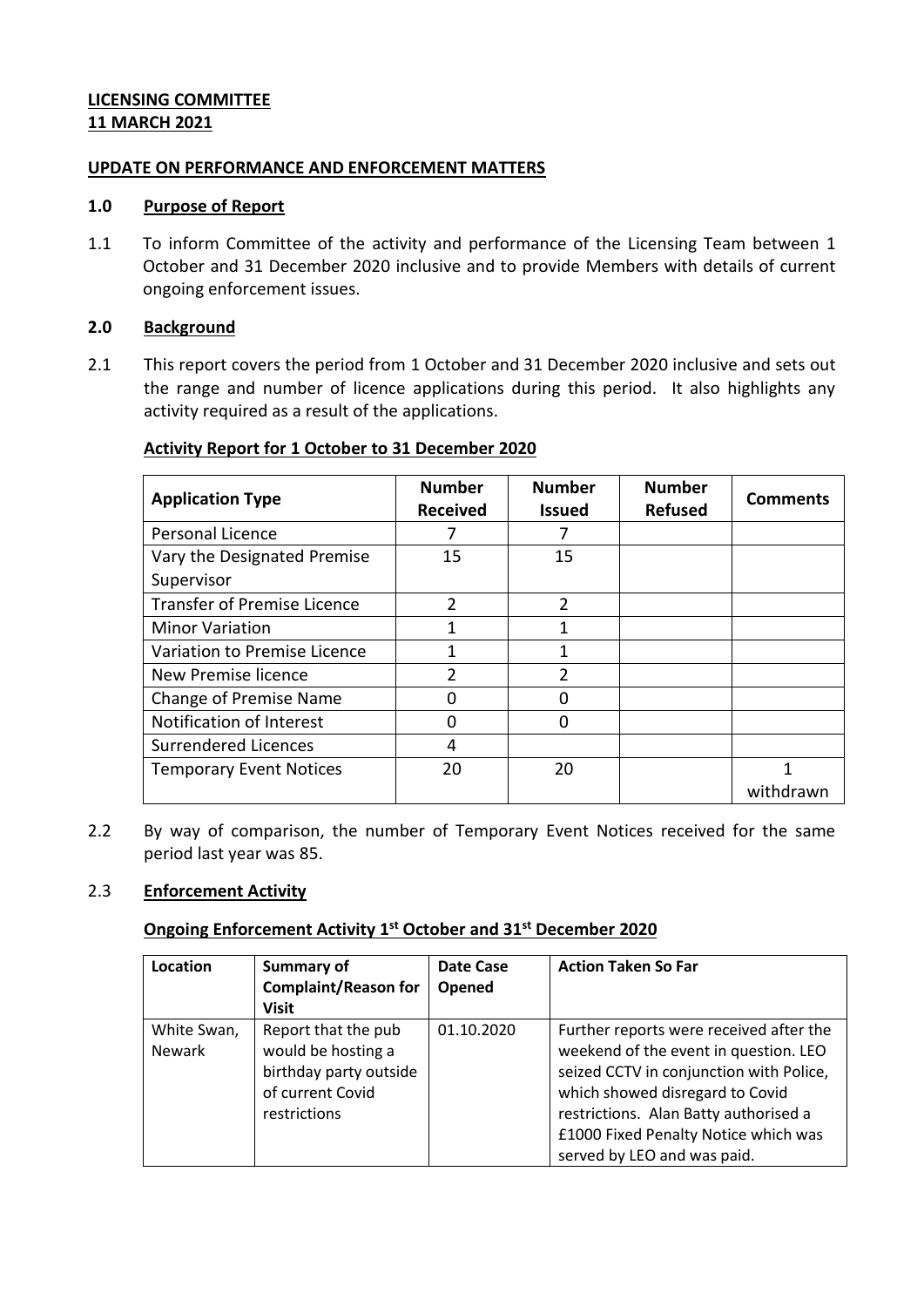| Old<br>Volunteer,<br>Caythorpe             | Complaint believed<br>that staff members<br>had tested positive for<br>Covid but that they<br>would open the pub<br>anyway and no track<br>and trace system at<br>premises                                                                                                                                    | 01.10.2020 | LEO visited and saw a good track and<br>trace system in place. They have had 2<br>positive cases but had taken advice and<br>were shut for 2 weeks.                                                                                                                                                                                                                                                                                                    |
|--------------------------------------------|---------------------------------------------------------------------------------------------------------------------------------------------------------------------------------------------------------------------------------------------------------------------------------------------------------------|------------|--------------------------------------------------------------------------------------------------------------------------------------------------------------------------------------------------------------------------------------------------------------------------------------------------------------------------------------------------------------------------------------------------------------------------------------------------------|
| Dapper<br>Spaniel,<br>Rolleston            | Report of customers<br>not social distancing,<br>and concerns about<br>noise from outside<br>area.                                                                                                                                                                                                            | 05.10.2020 | LEO visited and spoke to DPS. On the<br>night in question there was a group of<br>people who were not complying with<br>social distancing. DPS warned them on a<br>number of occasions and eventually<br>asked them to leave. They have since<br>put more Covid safety measures in<br>place. Advice given re ensuring these<br>are adhered to.<br>Re noise, DPS said the event in question<br>was finished by 21.30 and was a one off<br>event.        |
| Co-op Store,<br>Ropewalk,<br>Southwell     | Informed by Police<br>that when<br>investigating a<br>shoplifting incident,<br>staff at the premises<br>could not access CCTV<br>and further enquiries<br>found the CCTV<br>system not capable of<br>providing the<br>evidence required.<br>This is a breach of<br>their licence condition<br>regarding CCTV. | 05.10.2020 | LEO visited and spoke to store manager.<br>Explained duty to comply with licensing<br>objectives and conditions on licence for<br>CCTV to provide images to Police<br>immediately and for sufficient members<br>of staff to be trained on using CCTV<br>system. He acknowledged the failing on<br>this occasion and they have now trained<br>all duty managers/team leaders to use<br>CCTV and have built in resilience if one<br>of them is off work. |
| Query<br>Rutland<br>Arms,<br><b>Newark</b> | Video on social media<br>of a party/disco,<br>possibly at the<br>Rutland Arms, which<br>would have breached<br>current Covid<br>Restrictions                                                                                                                                                                  | 06.10.2020 | LEO spoke to Rutland Arms who denied<br>that any functions have been held<br>recently. No further action as could not<br>identify the location of this party.                                                                                                                                                                                                                                                                                          |
| Tom Browns,<br>Gunthorpe                   | Complainant drove<br>past and saw lots of<br>people drinking<br>outside at 10.50pm                                                                                                                                                                                                                            | 07.10.2020 | LEO viewed footage from complainant<br>which showed a small group of people.<br>LEO spoke to DPS who said that this was<br>staff. Advice given.                                                                                                                                                                                                                                                                                                        |
| Dapper<br>Spaniel,<br>Rolleston            | Concerns that the pub<br>are planning concerts<br>for every Saturday<br>between now and<br>Christmas in an<br>outdoor shelter.<br>Complainants said<br>that the events so far<br>have been very noisy.                                                                                                        | 07.10.2020 | LEO spoke to DPS who said that he has<br>been measuring noise levels which have<br>been around 60 decibels which he<br>believes is reasonable. Also says music<br>always finished by 8:45pm and pub<br>closed at 10pm due to Covid rules.<br>Advised to continue to monitor noise<br>levels and to be kept to a reasonable<br>level.                                                                                                                   |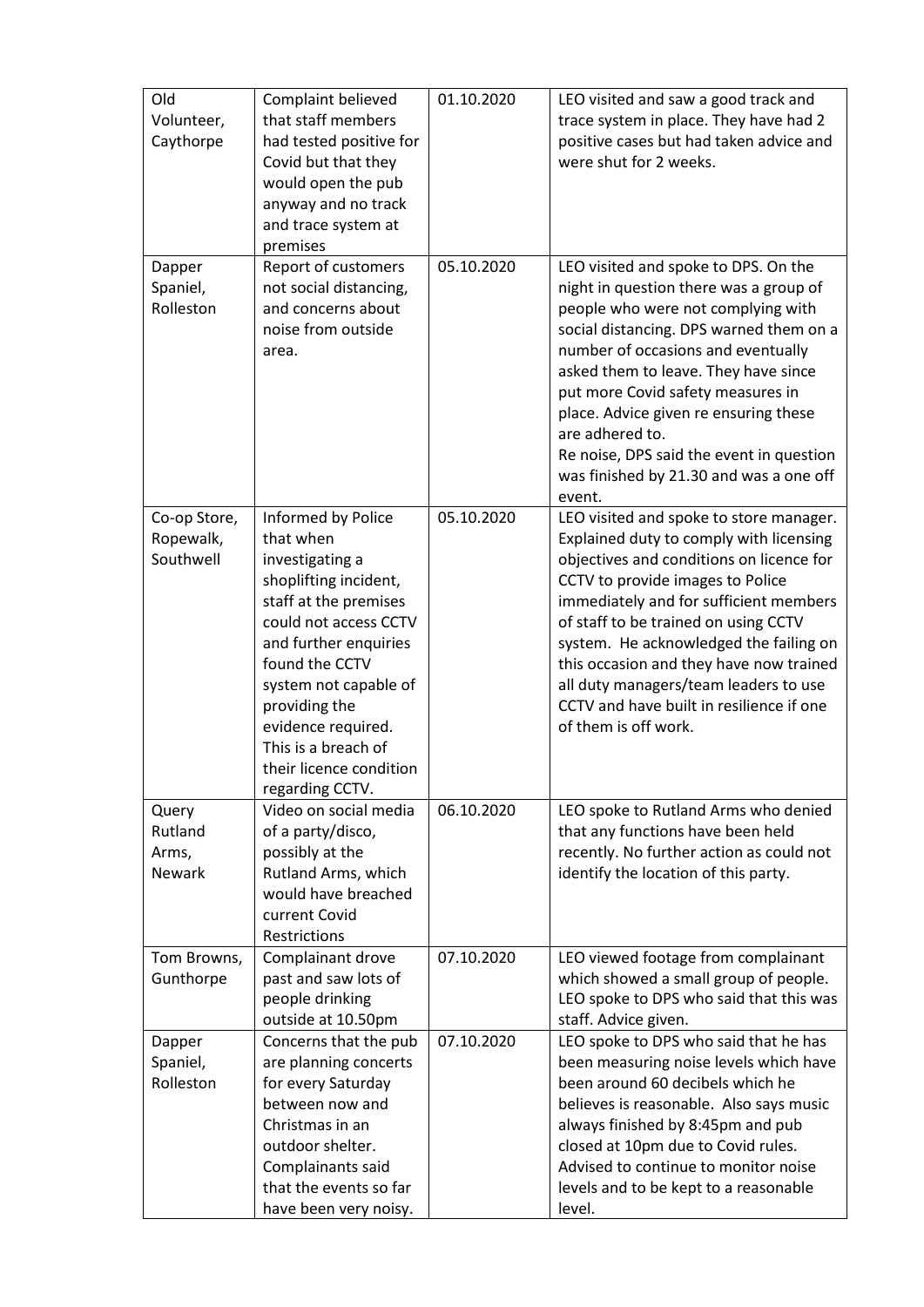| Plough,<br>Coddington                     | Complainant rang<br>police to report rowdy<br>behaviour in the beer<br>garden. The landlord<br>found out that the<br>complainant had<br>spoken to Police and<br>threatened him with<br>violence. Police<br>attended.                                                                        | 12.10.2020 | Another complaint was received about<br>this incident. LEO checked with Police<br>records which showed no offences<br>recorded. LEO spoke to DPS who says<br>there was a verbal altercation but<br>denies making threats. Advice given re<br>managing rowdy customers.                                                                                                                    |
|-------------------------------------------|---------------------------------------------------------------------------------------------------------------------------------------------------------------------------------------------------------------------------------------------------------------------------------------------|------------|-------------------------------------------------------------------------------------------------------------------------------------------------------------------------------------------------------------------------------------------------------------------------------------------------------------------------------------------------------------------------------------------|
| Red Lion,<br>Thurgaton                    | Complaint of noise<br>from premises                                                                                                                                                                                                                                                         | 12.10.2020 | LEO visited and heard music at a more<br>than acceptable level. Spoke to<br>manager who said that music is always<br>played at that level. Advice given, no<br>further complaints received.                                                                                                                                                                                               |
| <b>Newark</b><br>Kebabs and<br>Pizzas     | Report of premise not<br>following Covid safety<br>measures                                                                                                                                                                                                                                 | 16.10.2020 | LEO visited and advised re staff to wear<br>face masks, to wear gloves when<br>serving food, ensure customers in shop<br>are informed to wear face masks and to<br>have hand sanitiser available for<br>customers. He agreed to put all these<br>measures in place.                                                                                                                       |
| <b>Bodrum</b><br>Kebabs,<br><b>Newark</b> | Report of premise not<br>following Covid safety<br>measures                                                                                                                                                                                                                                 | 16.10.2020 | LEO visited and advised re staff to wear<br>face masks, to wear gloves when<br>serving food, ensure customers in shop<br>are informed to wear face masks and to<br>have hand sanitiser available for<br>customers. He agreed to put all these<br>measures in place. Also informed to put<br>notice on door to limit number of<br>people inside shop to no more than 4 at<br>any one time. |
| Old Theatre<br>Deli,<br>Southwell         | Report of no social<br>distancing                                                                                                                                                                                                                                                           | 19.10.2020 | LEO visited and was happy with the<br>social distancing measures in place both<br>inside and outside.                                                                                                                                                                                                                                                                                     |
| Rose Cottage<br>Restaurant,<br>Rufford    | Report of no social<br>distancing                                                                                                                                                                                                                                                           | 19.10.2020 | LEO visited premises and Covid safety<br>measures appeared in order. Tables<br>and chairs arranged for social<br>distancing.                                                                                                                                                                                                                                                              |
| Red Lion,<br>Wellow                       | Report of no social<br>distancing                                                                                                                                                                                                                                                           | 19.10.2020 | LEO visited premises and Covid safety<br>measures appeared in order.                                                                                                                                                                                                                                                                                                                      |
| Farndon<br>Ferry                          | Premises have a<br>marquee to use as an<br>outdoor area<br>(different Covid regs<br>for indoors and<br>outdoors), however<br>they have enclosed<br>one end which means<br>the structure is now<br>classed as 'indoor'.<br>Also report of track<br>and trace system not<br>being adhered to. | 28.10.2020 | LEO visited and spoke to DPS, who<br>showed the track and trace system. DPS<br>said that he would change the marquee.<br>LEO plans to revisit when the premises<br>reopens after lockdown.                                                                                                                                                                                                |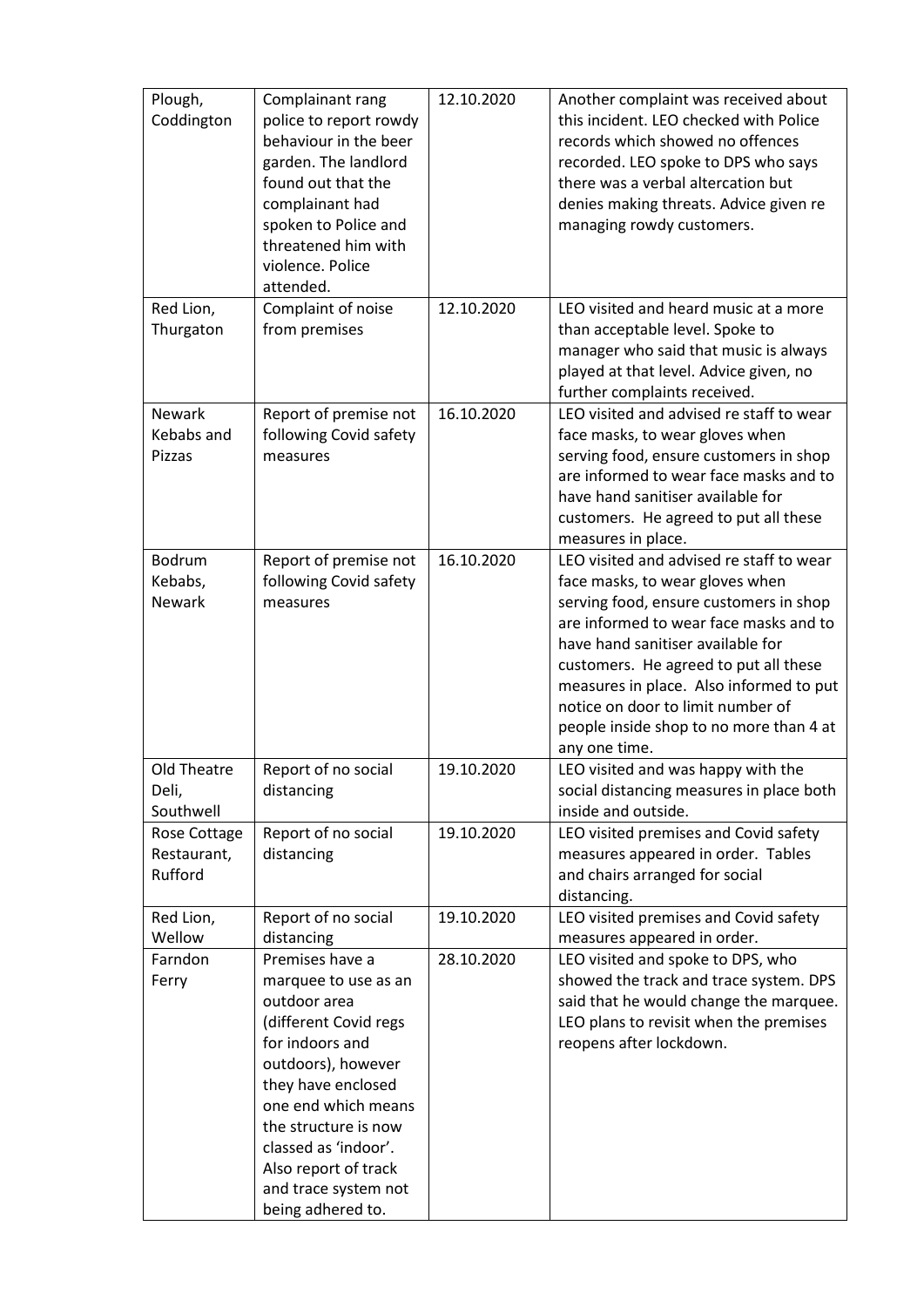| Magna<br>Charta.<br>Lowdham                       | Report that the<br>premises allows<br>different households<br>to sit together inside                                                             | 29.10.2020 | LEO spoke to DPS on phone. Checked<br>that they have a robust system in place<br>when booking in customers to check<br>that they are from same household.<br>Advised that all staff are reminded to<br>ensure that they check with every<br>customer and that they record this has<br>been done. She agreed that this will be<br>done.                                                                                                                                                                                                                                                                 |
|---------------------------------------------------|--------------------------------------------------------------------------------------------------------------------------------------------------|------------|--------------------------------------------------------------------------------------------------------------------------------------------------------------------------------------------------------------------------------------------------------------------------------------------------------------------------------------------------------------------------------------------------------------------------------------------------------------------------------------------------------------------------------------------------------------------------------------------------------|
| Old Post<br>Office,<br><b>Newark</b>              | Report passed from<br>Police of staff not<br>wearing masks or face<br>shields. No hand<br>sanitiser or one way<br>system.                        | 02.10.2020 | LEO has visited this premises multiple<br>times and found good Covid safety<br>measures.                                                                                                                                                                                                                                                                                                                                                                                                                                                                                                               |
| Madisons,<br>Newark                               | Premises offering £25<br>for all you can drink,<br>along with food.<br>Complainant wanted<br>to know it this was a<br>breach of current<br>rules | 02.11.2020 | This was looked at in conjunction with<br>Police, however no further action taken<br>as the premises licence was revoked by<br>Licensing Hearing Panel.                                                                                                                                                                                                                                                                                                                                                                                                                                                |
| Royal Pizza,<br>Blidworth                         | Covid inspection                                                                                                                                 | 10.11.2020 | LEO visited and saw manager. Staff not<br>wearing face coverings whilst serving<br>customers and no screens. Advised to<br>rectify and agreed to comply.<br>LEO kept obs on premises and saw<br>customers being served by staff still not<br>wearing face coverings. Spoke to<br>manager and reminded him of earlier<br>visit and advice. He apologised and said<br>he would now ensure that they would<br>comply and staff would wear face<br>coverings when serving customers. LEO<br>informed him that this would be a final<br>warning. Local Police Officers also<br>informed to keep monitoring. |
| <b>Newark</b><br>Town and<br><b>District Club</b> | Report that meetings<br>still being held                                                                                                         | 13.11.2020 | LEO spoke to Steward who was<br>adamant that there have been no<br>meetings. Complainant may have seen<br>someone coming in to do repairs or<br>people parking on the premises. No<br>further complaints                                                                                                                                                                                                                                                                                                                                                                                               |
| Maypole,<br>Wellow                                | Report passed on<br>from Police of a<br>regular lock in at the<br>premises                                                                       | 17.11.2020 | LEO spoke to manager and viewed<br>CCTV, which shows no evidence of any<br>lock ins. Staff members have been on<br>the premises cleaning, for meetings etc.<br>but no customers.                                                                                                                                                                                                                                                                                                                                                                                                                       |
| Newark Cue<br>Club                                | Reported to the Police<br>that the premises has<br>been continually used<br>through latest<br>lockdown                                           | 25.11.2020 | LEO liaised with Police and visited on a<br>number of occasions including late<br>afternoons and evenings. No activity<br>seen at the premises.                                                                                                                                                                                                                                                                                                                                                                                                                                                        |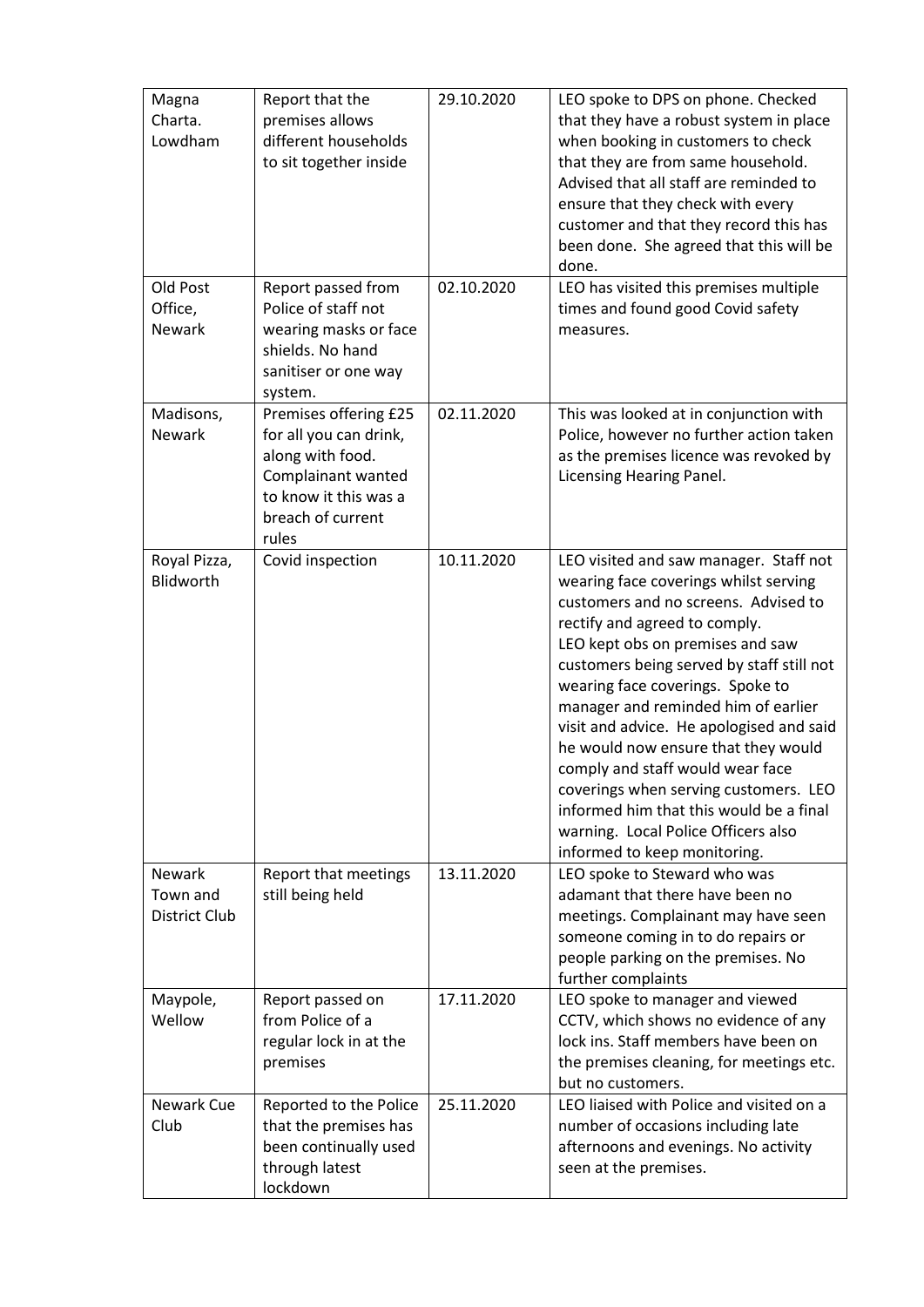| Tom Browns,<br>Gunthorpe               | Footage on Facebook<br>showed a collection<br>area in the premises.<br>Under tier 3<br>restrictions customer<br>are not allowed to<br>collect from indoors | 01.12.2020 | LEO visited and spoke to manager. He<br>said that all customers who have pre<br>ordered alcohol with or without food<br>collect from inside one of the open<br>marquees at the front of the premises.<br>LEO advised him that as the marquees<br>had three sides they are classed as 'on'<br>the premises and therefore under the<br>Covid regs, alcohol cannot be served<br>'on' the premises.                              |
|----------------------------------------|------------------------------------------------------------------------------------------------------------------------------------------------------------|------------|------------------------------------------------------------------------------------------------------------------------------------------------------------------------------------------------------------------------------------------------------------------------------------------------------------------------------------------------------------------------------------------------------------------------------|
| Spar,<br>Lowdham                       | Routine inspection                                                                                                                                         | 07.12.2020 | 5x action points noted from the visit.<br>LEO following up on these                                                                                                                                                                                                                                                                                                                                                          |
| Rose Cottage<br>Restaurant,<br>Rufford | Report of customers<br>inside the premises<br>when it should be<br>takeaway food only                                                                      | 14.12.2020 | LEO visited and spoke to manager, who<br>said that the premise is only open once<br>a week for takeaways, and on the date<br>in question they has workmen in the<br>premises doing refurb work. Satisfied<br>that this wasn't a Covid rules breach.                                                                                                                                                                          |
| Munchies,<br>Ollerton                  | Covid inspection                                                                                                                                           | 15.12.2020 | LEO visited premises and saw manager.<br>Advised re staff not wearing face<br>coverings whilst serving customers. He<br>agreed to comply from now onwards.                                                                                                                                                                                                                                                                   |
| Pizza Italia,<br>Ollerton              | Covid inspection                                                                                                                                           | 15.12.2020 | Visited premises and saw manager.<br>Advised re staff not wearing face<br>coverings when serving customers, and<br>he agreed to comply from now<br>onwards. Also said he was getting<br>screens put up, but told to wear masks<br>until this was done.                                                                                                                                                                       |
| Kashmir<br>Tandoori,<br>Edwinstowe     | Covid inspection                                                                                                                                           | 15.10.2020 | LEO visited premises and spoke to<br>manager. No Covid safety measures<br>evident at all, so advised strongly that<br>they put notices up re customers to<br>wear face coverings, mark out social<br>distancing inside reception, allow Itd<br>number of people inside, have hand<br>sanitiser available for customers and<br>staff to wear face coverings when<br>serving customers. He agreed to put<br>measures in place. |
| Bridge & Bay<br>Leaf,<br>Gunthorpe     | Report passed on<br>from Police of lots of<br>customers inside<br>premises                                                                                 | 16.12.2020 | LEO visited and saw no customers<br>present. Staff explained that they have<br>a few delivery drivers, advised re staff<br>social distancing and use of face<br>coverings whilst waiting around to pick<br>up food to deliver                                                                                                                                                                                                |
| Full Moon,<br>Morton                   | Police received a<br>report that customers<br>were being allowed to<br>drink inside whilst<br>waiting for their order                                      | 16.12.2020 | LEO spoke to DPS and is happy that the<br>people seen inside the premises were<br>the family of the DPS who often eat in<br>the restaurant area.                                                                                                                                                                                                                                                                             |